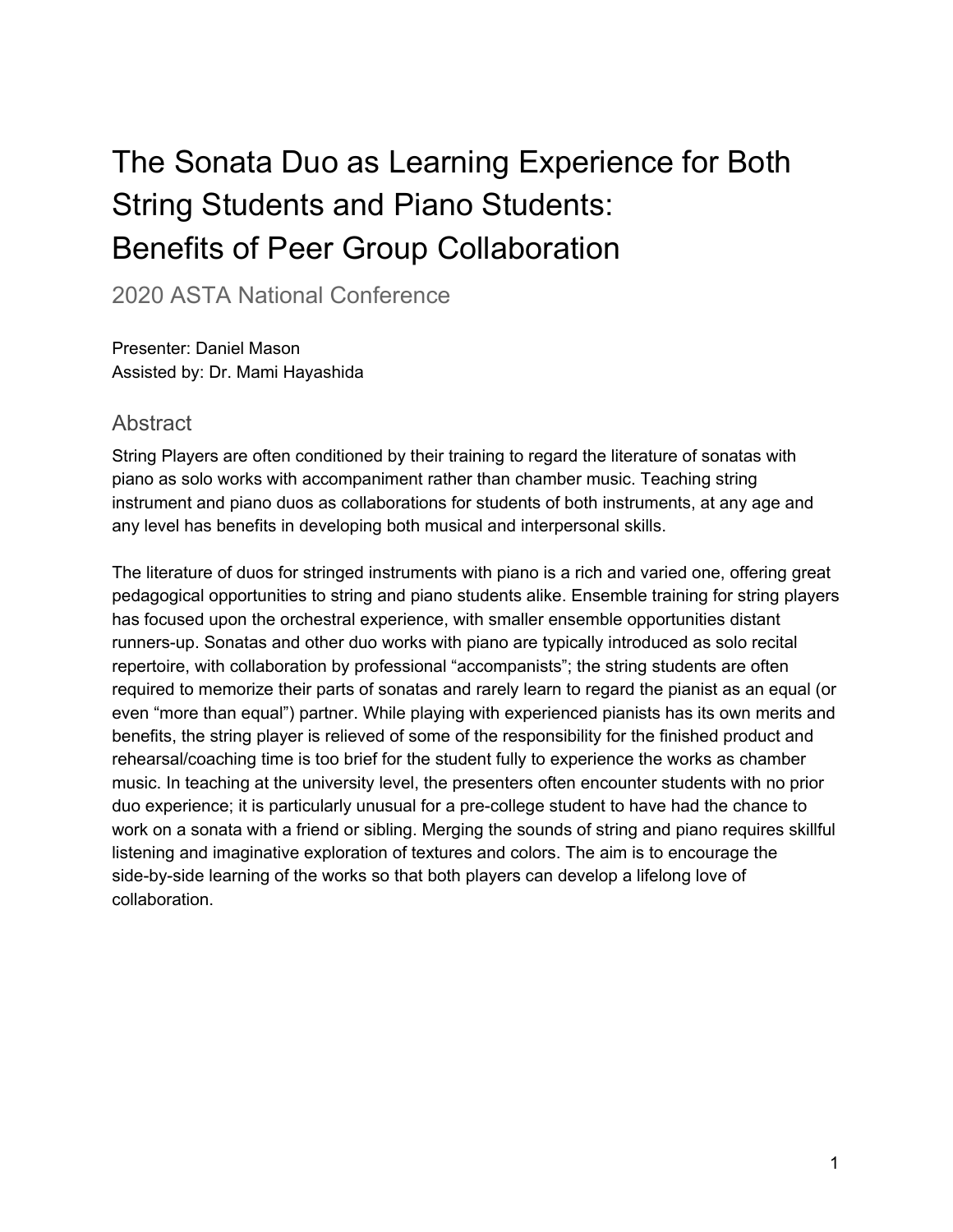## **Benefits**

- The duo repertoire provides an ideal opportunity for the younger string player and pianist to learn many specialized ensemble skills and to explore and enjoy the collaborative experience.
- Students have an opportunity to learn the entire score. Understanding how a duo fits together can help develop the prerequisite skills for playing trios, quartets, etc.
- Both students learn to listen while playing and be more aware of the final product
- String students who also study piano could learn to play both instruments in chamber music by playing piano for other string players. Example: Benjamin Britten *Gemini Variations.*

## Coaching/teaching young string players and pianists to collaborate effectively

- 1. **Sustain the sound:** Stringed instruments cannot compete with modern piano in initial attack, but can provide a sustained sound to round out the duo sound and help maintain the line of a phrase.
- 2. **Tempered intonation matches the piano**: Lowest string checked with same pitch on piano. Tuning in "pure" fifths may result in lowest strings sounding flat.
- 3. **A minimalist vibrato:** can blend well with piano sound in a unison or polyphonic texture.
- 4. **Piano at full-stick:** Depending on the pianist, the instrument and the acoustic, full-stick may be best because it is clearer and the string player can hear details better. Also, the open grand piano can serve as an acoustical "shell" for the duo. Note that the modern piano is much more sustained and powerful sounding than the instrument for which repertoire before the late 19th century was written.
- 5. **A Duo is a Trio**: Since the piano part has two hands, rehearsing with one hand of piano part is often the efficient way to solve ensemble problems. Very often the string part participates with some element in the keyboard part as a unit. In these examples from Beethoven op. 30, no.3/2nd mvt., the violin part and piano left hand together accompany the melody, and can be rehearsed indepently to unify shape and match sound:

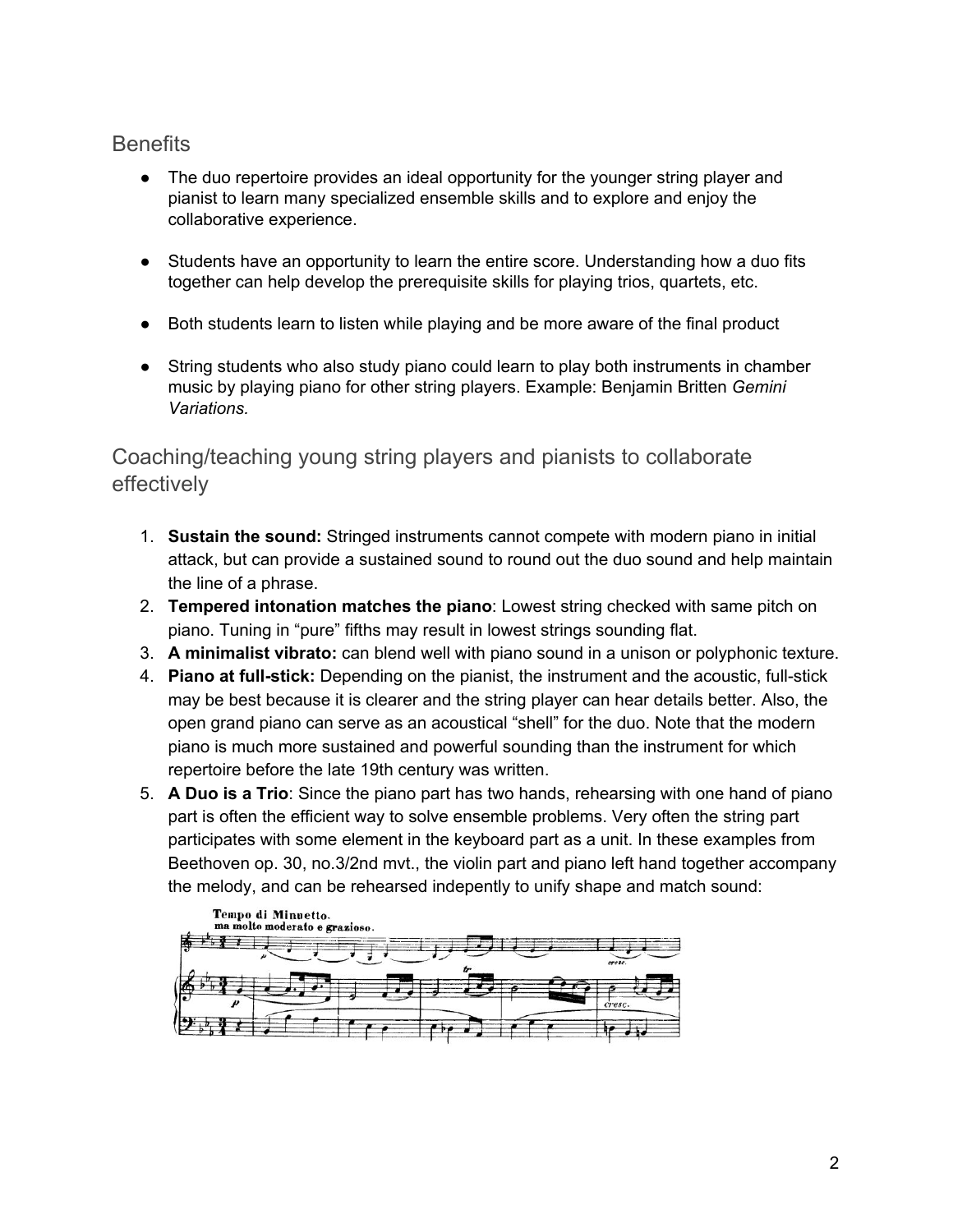

- 6. **Sight lines:** Placement on stage should allow for good visual communication. Violin and viola players should stand next to pianist for best projection and sight lines. Watching a pianist"s hand(s) is often an effective way for the string player to gauge intricate timing, e.g., trills and grace notes.
- 7. **Learning Time**: Give pianists, in general, three times as much time to learn pieces.
- 8. **Importance of the score**: String players should always have the score in hand even if s/he practices/plays from the part. String teachers should be coaching the group with the score. A tablet and a foot pedal can allow the string player at least to rehearse from the score.
- 9. **Melody**: For each section, identify who has the melody. That player should "lead".
- 10. **Recordings**: Both string and piano students should listen to the recordings of the piece ahead of their first rehearsal/lesson to familiarize him/herself with the ensemble partner's part. String players may even try playing his/her part with an online recording of the piano.
- 11. **Mighty Metronome**: Rehearse with metronome (slowly!). Record.

## Collaborating with a Piano Studio

String teacher may need to counter the sense that the participating piano student will be an "accompanist" rather than a chamber ensemble player. Repertoire featuring both instruments equally is the best choice for same-age duos, but equal treatment and equal level are not common in less advanced repertoire.

## References

## Printed

Hinson, Maurice, and Wesley Roberts. The Piano in Chamber Ensemble: An Annotated Guide. Bloomington: Indiana University Press, 2006.

Nancy O'Neill Breth, Beginning and Intermediate Chamber Music with Piano: A Bibliography, Presented at MTNA Conference, Seattle, 2005 (working on availability)

Breth, Nancy O'Neill. "Adding chamber music to the piano studio." The American Music Teacher 60.2 (2010): 16. (available online through ProQuest)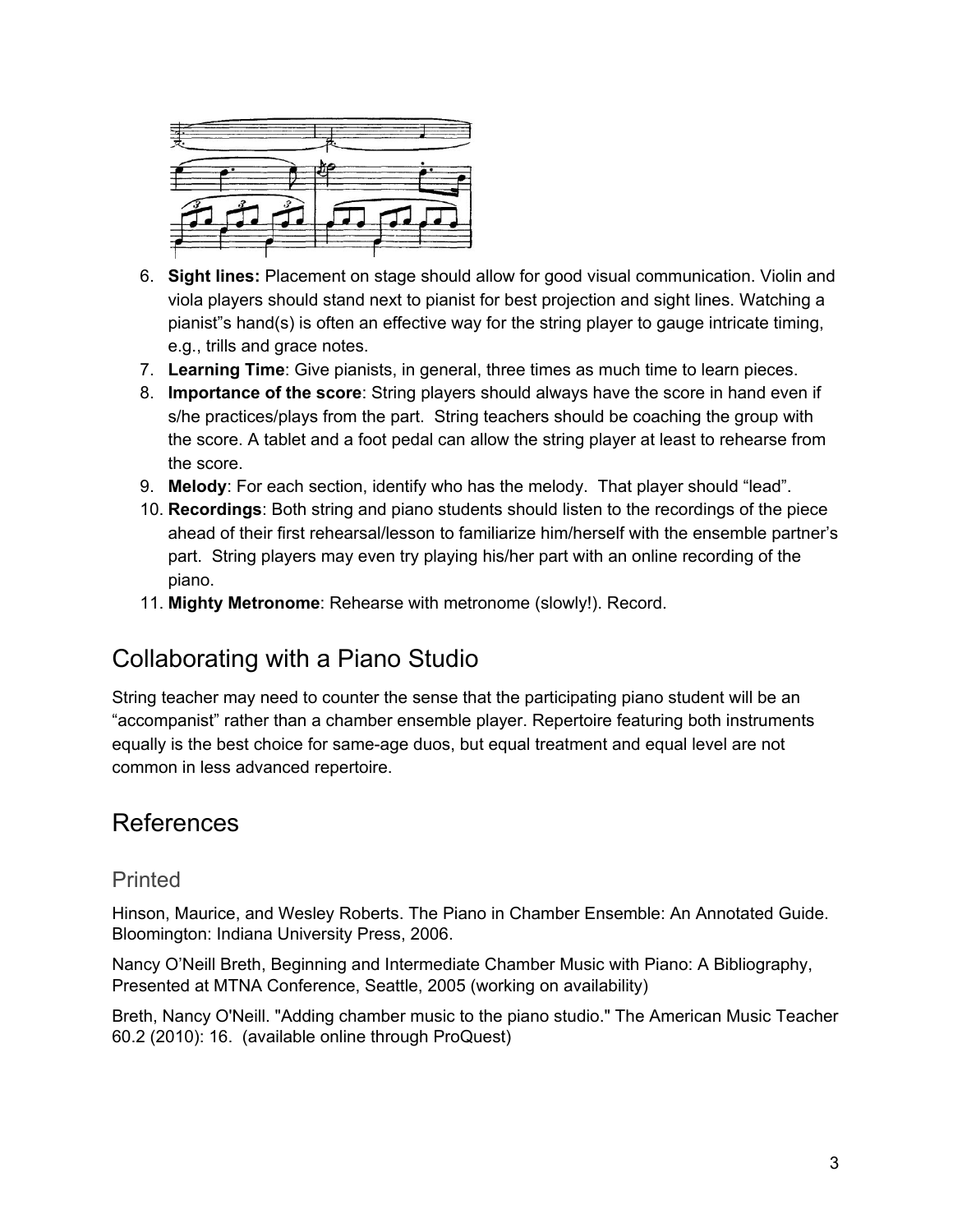## **Online**

Suggestions for Easy Violin/Piano Duet?: <https://www.violinist.com/discussion/archive/16980/>

"Easy" Violin/Piano Duets: <https://maestronet.com/forum/index.php?/topic/319856-easy-violinpiano-duets/>

Chamber Music -- Easier (violin/piano) -- scroll down to the section: [http://beststudentviolins.com/sheetmusic.html#vlpiano\\_duets](http://beststudentviolins.com/sheetmusic.html#vlpiano_duets)

Online sheet music shop that sells significantly simplified piano parts: <https://dumb-it-down.com/>

## Repertoire Suggestions

Including selections mentioned in sources listed above; some of these works may not be in print currently. If no publisher is given, the work is on IMSLP.

## Easiest piano parts

#### **Violin and piano**

Lombard, Jo. Three Nocturnes for Violin and Piano, Sundance Music Johnson, Katherine D, ed. and arr. Accompanying the Violin, Kjos Music Co Katherine & Hugh Colledge: Stepping Stones, Shooting Stars, Fast Forward Elgar: Six Very Easy Melodious Exercises in the First Position, Op. 22 Arthur Hartmann: 6 Pieces for violin and piano, op. 28 Max Bisping: Three Easy Sonatinas Otto Müller: 2 Easy Sonatinas for Violin and Piano, op.65 Ellen Schwindt: Sonatina in F Poisot and Kontski: Sonatine. Frederick Hall: Sonatina for the Violin and Piano **Cello and Piano** Lombard, Jo. Three Dances for Cello and Piano, Sundance Music **Viola and piano** Various, ed. Brass. Time Pieces, Vol. 1-3, C. F. Peters (ABRSM). Intermediate **Violin and Piano** Schubert: Sonatina No. 1, op 137, no. 1

Mozart: Sonatas K. 301, 304

Beethoven, Sonatas No. 4/I; No. 5/I; No. 8/II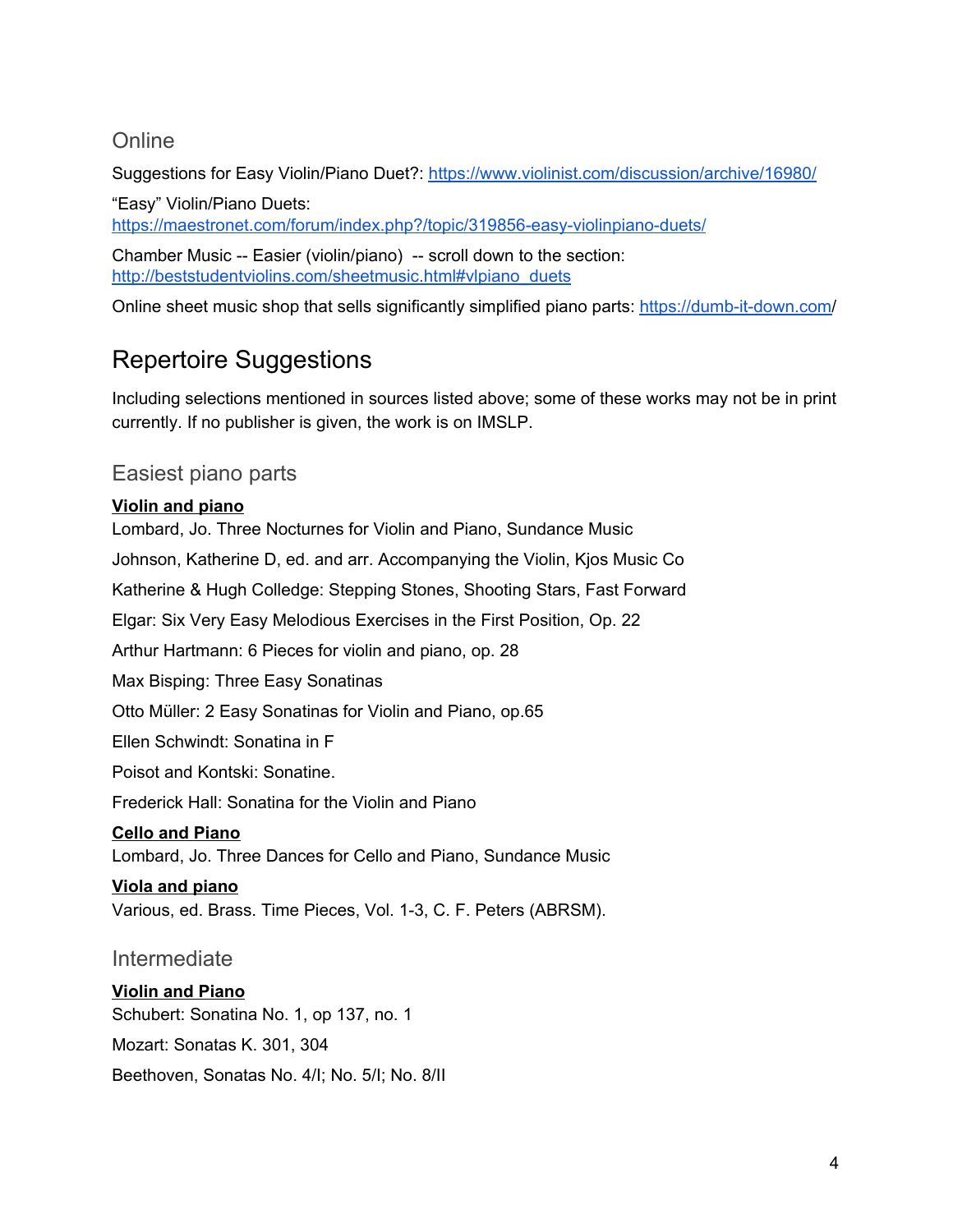Martinu: Sonatina, Melantrich

Various, ed. Barber. Solos for Young Violinists, Vol. 1-5, Summy-Birchard.

#### **Cello and Piano**

Hindemith, Paul (1895-1963). Three Easy Pieces, Schott (ED 2771)..

Various, arr. Such. Old Masters for Young Players, Schott.

Various, ed. Legg/Gout. First Repertoire for Cello, Bk. 1 to 3, Faber Music.

Various, ed. Mezo. Violoncello Music for Beginners, Editio Musica Budapest.

Various, arr. Moffat. Easy Classics Album, Schott. Bach, Handel, Beethoven, Mendelssohn, Schubert, Schumann, etc..

Hajdu, Mihaly (1909-1990). Hungarian Children's Songs, Editio Musica Budapest.

#### **Viola and Piano**

Various, ed. Wilkinson/Hart. First Repertoire for Viola, Bk. 1 to 3, Faber Music

Various, ed. Barber. Solos for Young Violinists, Vol. 1-5, Summy-Birchard.

#### Moderately Difficult

#### **Violin and Piano**

Sibelius: Sonatina

Kabalevsky: Improvisation, op. 21

Corelli, Arcangelo (1653-1713). ed. Jensen, 12 Sonatas, Op. 5, International Music Co.

Dvorak, Antonin (1841-1904). Five Pieces,[ Music Masters Publishing.

Dvorak, Antonin (1841-1904). Sonatina in G, Op. 100, G. Schirmer.

Handel, G. F. (1685-1759). 7 Sonatas, G. Henle.

Various, arr. Nelson. Baroque Violinist: Intermediate Pieces for Violin and Piano, Boosey & Hawkes (HL48011665).

Various, arr. Nelson. Classical Violinist: A Collection of Intermediate Pieces for Violin and Piano, Boosey & Hawkes (HL 48011666).

Various, ed. Nelson. Romantic Violinist for Violin and Piano, Boosey & Hawkes (HL 48011667).

Various, ed. Huws Jones. Unbeaten Tracks: 8 Contemporary Pieces for Violin and Piano, Faber Music.

De Falla, Manuel (1876-1946), arr. Marechal. Suite Populaire Espagnole, Durand (Hal Leonard #50562416).

#### **Cello and Piano**

Bazelaire, Paul (1886-1958). Suite Francaise, Schott (SF 7936).

Bennett, Richard Rodney (1936- ). 6 Country Dances, Novello.

Bertau, Martin (c. 1700-1771) (formerly attributed to Sammartini). Sonata in G Major, International. Allegro, Grave, Allegro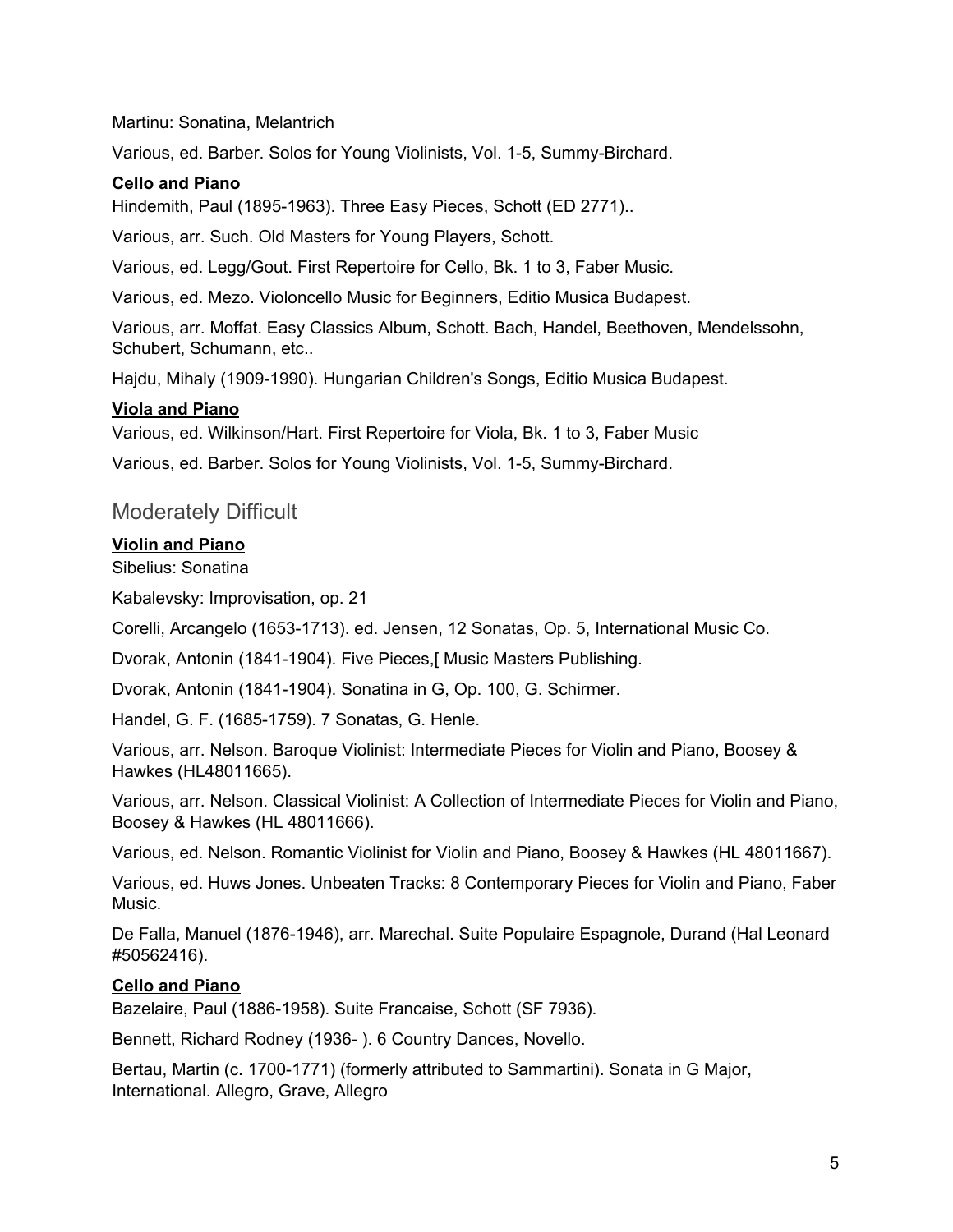Bridge, Frank (1879-1941). Two Pieces, Music Masters Publishing.

Couperin, Francois (1668-1733), arr. Bauzelaire. Pieces en Concert, Alphonse Leduc & Cie.

Dvorak, Antonin (1841-1904). Works for Violoncello and Piano, Schott (UT 50244). Waldesruhe, Op. 68 #5 (Klid), Polonaise in A Major, Rondo in G Minor, Op. 94.

Marais, Marin (1656-1728). La Folia; Two Pieces,Schott.

Poulenc, Francis (1899-1963). Suite Francaise, Durand (Hal Leonard #50562172). Originally for piano solo, transcribed by Poulenc.

Romberg, Bernhard (1767-1841). Sonatas International Music Co.

Saint-saens, Camille (1835-1921). Allegro Appassionato, Op. 43 International Music Co.

Shostakovich, Dmitri (1906-1975). Two Pieces, Hal Leonard (#50484145).

Squire, William (1871-1963). Tarantella, Op. 23, Carl Fischer.

Vaughan Williams, Ralph (1872-1958). 6 Studies in English Folksongs, ECS/Galaxy Music Corp. (#1.5124) or Masters Music Co.

Vivaldi, Antonio (1675-1741), arr. Dallapiccola. 6 Sonatas, International. piano parts by Luigi Dallapiccola.

Various. 7 Sonatine Editio Musica Budapest. VARIOUS, arr. Petsik. Easy Concert Pieces, Editio Musica Budapest.

Various, ed. Isserlis. Unbeaten Tracks: 8 Contemporary Pieces for Cello and Piano, Faber Music.

#### **Viola and Piano**

Bennett, Richard Rodney (1936- ). 6 Country Dances

Purcell, Henry (1659-1695). 8 Pieces for Viola and Piano, International Music Co.

#### Interesting Challenge

Britten: Gemini Variations (Boosey and Hawkes) for flute, violin, and piano